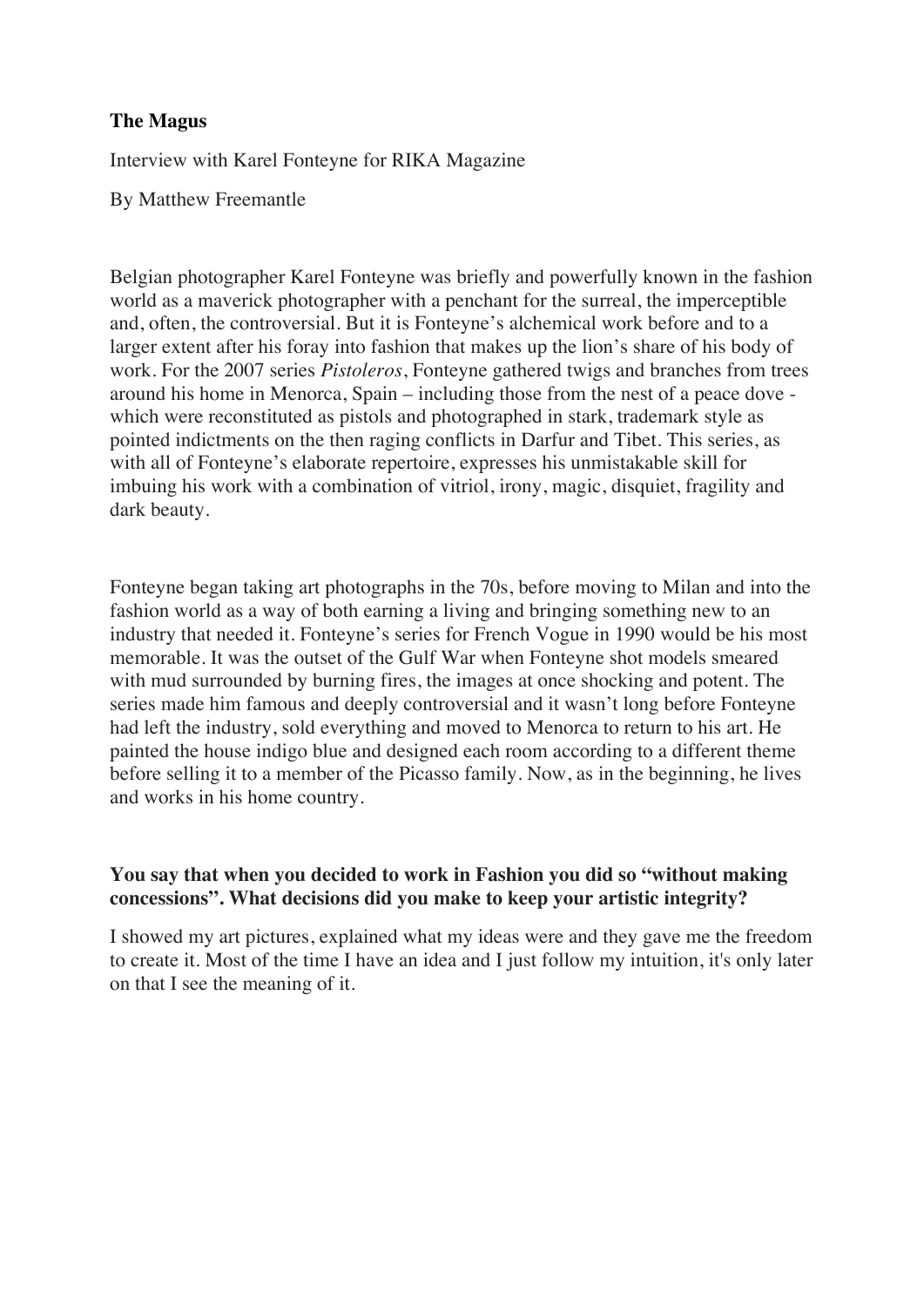### **Painting white models black is both controversial and arresting. What was your original intention with the Black Earth series?**

In the book *Black Earth* there are four chaptersIn one of them, *Blue Hotel,*

I had the idea to paint white people black and was curious what would happen and come out of this experiment.

The girls painted in black underwent a transformation, their heart started to beat differently; primitive feelings came up. They were no longer nude, they were dressed in a second skin, reborn, totally liberated and free.

Black reflects light in a completely different way, it reshapes the volumes of the body and power comes up. White absorbs light, shapes weaken and one can feel really naked, overexposed.

In the book there is a story about how a blind person feels the back of a woman with beauty spots and discovers the story via a kind of braille.

# **The series "Fées en Diables" became a scandal in France, but was embraced in Japan. With the benefit of hindsight, can you understand why this happened?**

The French designers were shocked that I photographed the Haute Couture in a place like a war zone. The woman were like ghosts in a bad dream. It came out when the Gulf War started, which made it prophetic. The French designers didn't see the humor in it, they can't relativize as they take themselves so seriously.

The Japanese designers liked the creativity of photographing the subject in such an unexpected way.

# **That project put you in the limelight. How did you cope with this sudden attention?**

I did appreciate the recognition of my work but not the personal cult around it.

They started to invite me everywhere but I didn't respond to it. I also felt that I could lose myself quickly if success overwhelmed me.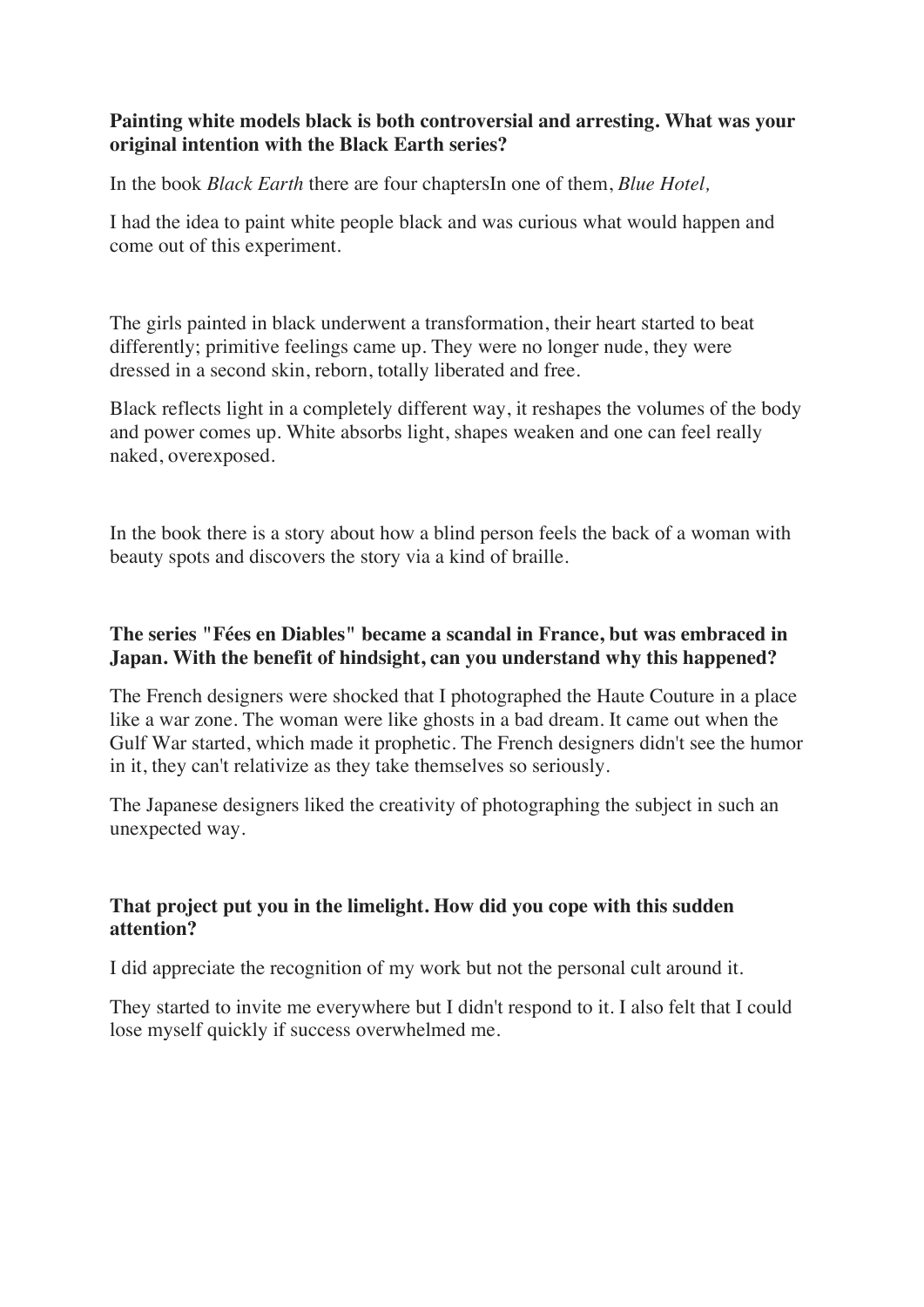#### **You mentioned in an early email to me that trendsetters never become rich. Are you cynical or bitter about the fashion world?**

People like to recognize what they see; they need to compare it with something they have already seen so they feel safe. But they lose their balance when they can't place things. This is just what interests me, taking things out of their context and putting them back together in a different way. The intention is to throw people off balance and take them out of their comfort zone so that they have to question themselves. So I took always the most difficult way; I didn't want to make concessions, which has a price. Others use the ideas later on and get the benefit of it.

#### **Can you pinpoint a time in your life when were you truly happiest?**

I am always happy when I am surrounded by the sounds and smells of nature.

#### **How would you describe yourself?**

A man with a complex simplicity.

#### **When you quit fashion in 1994 – was there a certain event that forced you to do so?**

Not really. I needed a break and wanted to live closer to nature and to rediscover my own rhythm.

## **There is arguably a strand of erotica in some of your work, notably** *the A E I O U* **series. Would you consider yourself in the same artistic neighbourhood as, for example, Helmut Newton? Is he someone you respect?**

Newton projects the dreams of the rich and the famous. My approach is totally different as I am less interested in the outside world but explore the inside. It triggers different emotions that are more connected with feelings you can't place. I don't see eroticism in*AEIOU*: I simply catalogued people with numbers who play games.